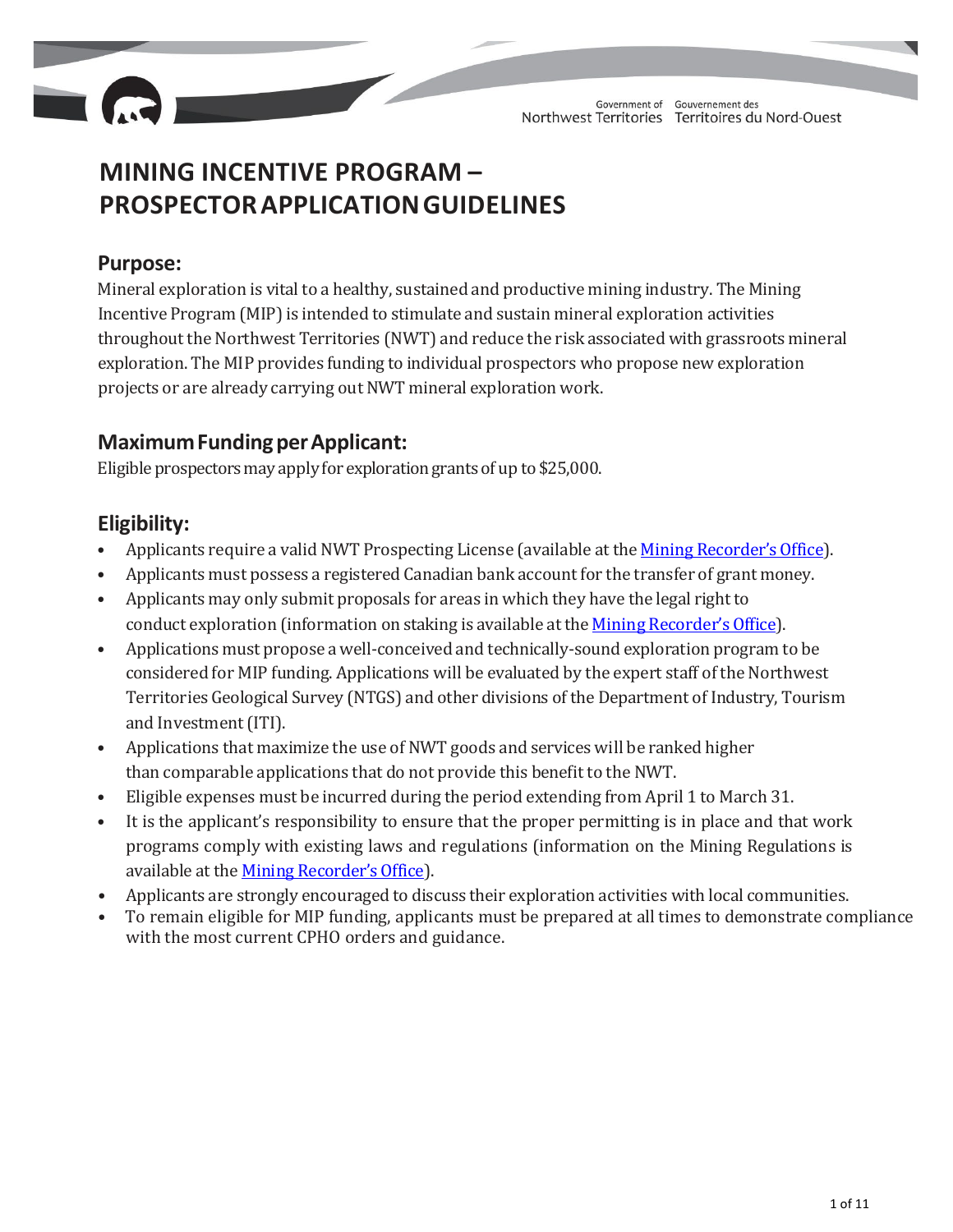### **Remote Community Access:**

Due to the ongoing COVID-19 pandemic, access to remote NWT communities is strongly discouraged. If a project requires access to a remote community, a summary of the risk assessment and communications/engagement plan must be outlined in the application.

## **Howto Apply:**

### **Deadline:April 29, 2022 (11:59MountainDaylightTime)**

To apply for an MIP exploration grant, applicants must submit a completed application form to:

Northwest Territories Geological Survey Industry, Tourism and Investment 4601‐B 52 Avenue P.O. Box 1320 Yellowknife, NT X1A 2L9 Email[: NTGS@gov.nt.ca](mailto:NTGS@gov.nt.ca) Fax: 867‐873‐2652

Application forms can be downloaded a[t www.nwtgeoscience.ca/mip.](http://www.nwtgeoscience.ca/mip) Applications must be either dropped off, mailed, or submitted via email or fax to the NTGS office before the application deadline on April 29, 2022.

Please review the **Prospector MIP Evaluation Guidelines** in this document before filling out the application form. Be sure to include all of the necessary attachments with the completed application form:

- National Topographic System (NTS) map(s) clearly outlining work location, regional infrastructure (including roads, airfields, ports and mine sites), claims, proposed sampling grids, and any other relevant information, using an appropriate scale and Universal Transverse Mercator (UTM) North American Datum (NAD) 83 projection coordinates
- Additional maps or supporting evidence (geology, geophysics, cross‐sections, etc.)
- List of specialized equipment required
- Proof of the necessary permits and/or licenses
- 2022-2023 COVID -19 application checklist
- Risk assessment and communications/engagement plan for remote community access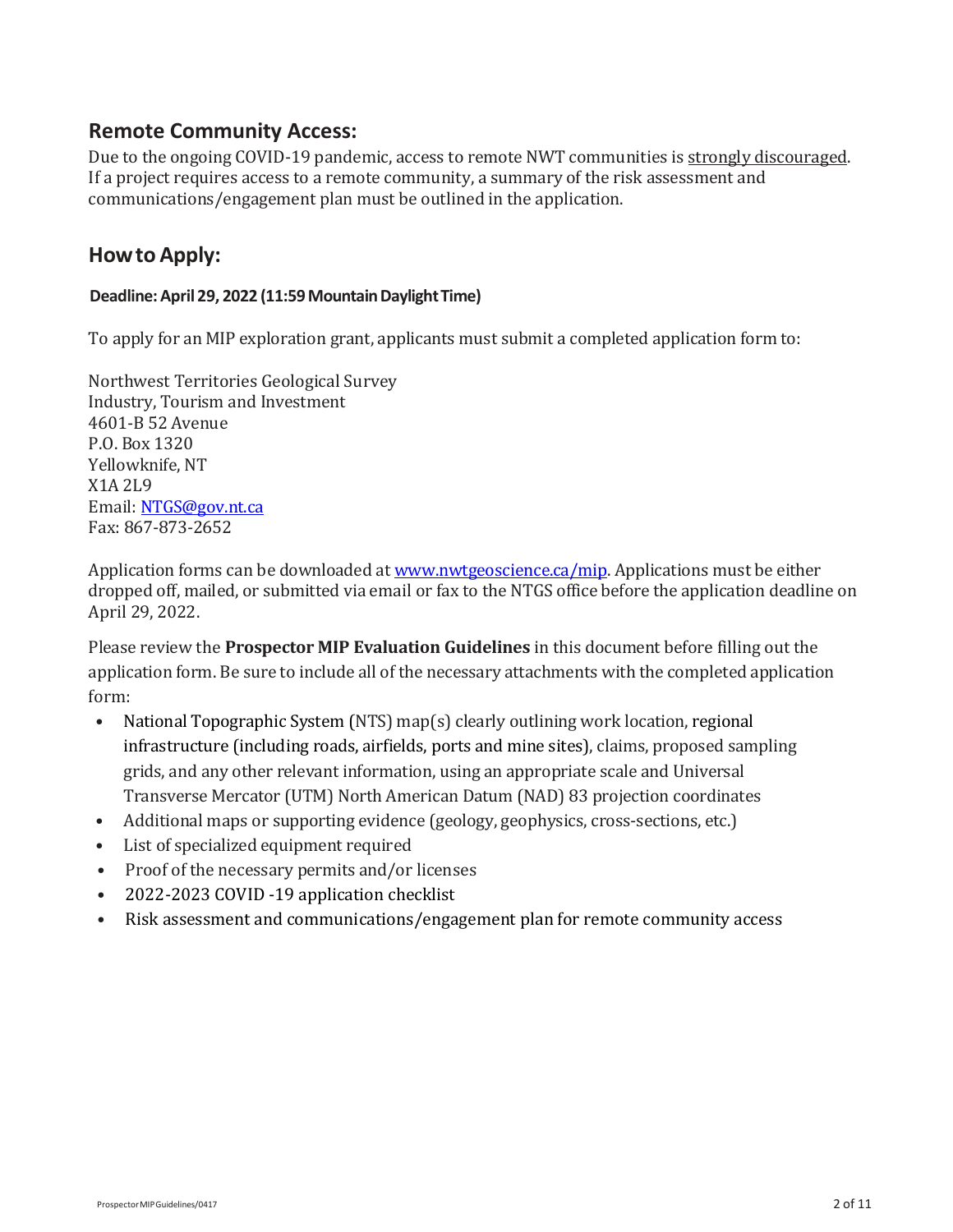## **Application Process:**

The MIP budget is limited, and a competitive evaluation process is used to determine the most worthy applicants. It is expected that not all applications will be funded.

Prospector applications to the MIP will be comparatively scored based on the following criteria: past MIP performance, proposed exploration approach, and use of NWT goods and services. Consult the **Prospector MIP Evaluation Guidelines** (below) for a detailed account of how each evaluation criteria is assessed and scored.

Successful applicants will be issued a contribution agreement to review and sign. Once a signed contribution agreement has been returned to the NTGS, successful applicants will be awarded their grant. Proposals that are not funded initially may be offered funding later in the year, should funding become available.

Exploration programs must be completed as described in the application. Any significant changes to the exploration program must be approved in advance by the MIP staff. Unapproved costs will be rejected; other unapproved changes may result in grant forfeiture and may affect the funding recipient's eligibility for future MIP funding.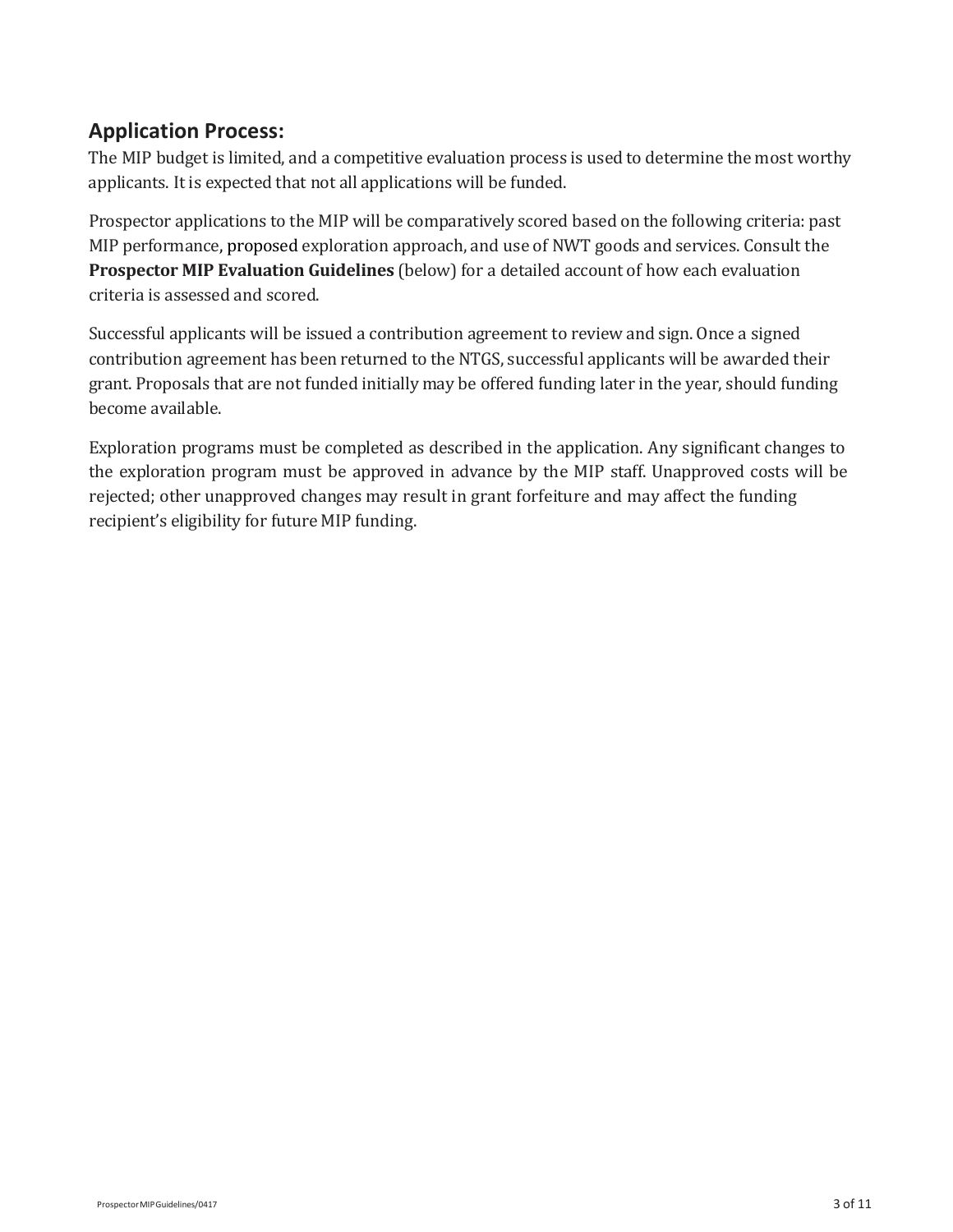### **Prospector MIP EvaluationGuidelines:**

Prospector applications will be comparatively scored based on the following criteria:

- **I) Applicant's Past Performance in the MIP**
- **II) Proposed Exploration Approach**
- **III) Use of NWT Goods and Services**

Each category will be assigned a score from 0‐10 for a final score out of 30.

### **Detailed Criteria with Assessment Guidelines:**

### **I) Applicant's Past Performance in the MIP**

### **Criteria:**

- The project is completed as described in the application
- The project is not under-budget
- The NWT spending obligations for the project are met
- The work specified in the application is carried out as planned
- The quality of the work and reporting
- Clarity, accuracy, and timeliness of the MIP reports from the previous years
- Quality and quantity of the geological data or mineral discoveries

### **Assessment:**

- (0‐1) The program was substantially incomplete or did not proceed.
- (2‐4) The program was completed late; unapproved changes to the program were made; or reporting practices were unacceptable (*i.e.,* late reporting; or substantial unclear, missing, or inaccurate information/data/receipts/or invoices).
- (5‐6) The program was satisfactorily completed with standard reporting practices.
- (7‐8) The program was satisfactorily completed with clear, accurate, and timely reporting practices.
- (9‐10) The program produced results that directly enhanced the value of the property/area with clear, accurate, and timely reporting practices.

**Once the MIP programs are completed, each funding recipient will be assigned a performance score that will be included in the evaluation of future MIP applications. First‐time MIP applicants lacking an MIP performance history will be assigned the average performance score of all the applicants. Multi-year applicants will be assigned an average score using their own previous scores from the last three years.**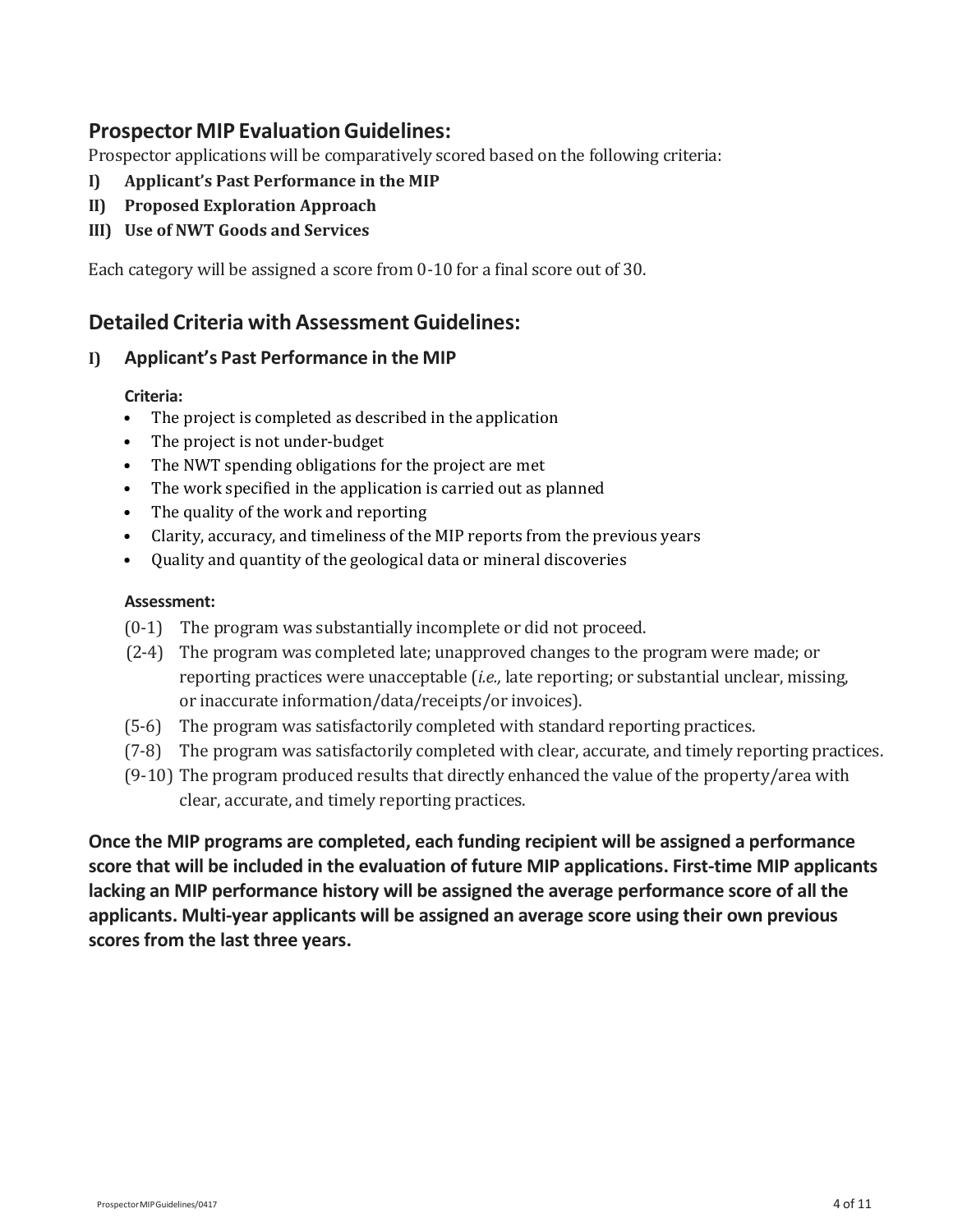### **II) Proposed Exploration Approach**

#### **Criteria:**

- The proposed Exploration plan reflects an organized and systematic approach to constrain or develop exploration targets using technically sound methods.
- Demonstrates knowledge of geology and past exploration activities in proposed area.
- The program rationale adequately explains why the given methods of exploration were chosen.

#### **Assessment:**

- (0‐1) The exploration plan is poorly organized and uses technically unsound exploration methods; the program rationale is poorly explained.
- (2‐4) The exploration plan is poorly organized or uses technically unsound exploration methods; or the program rationale is poorly explained.
- (5‐6) The exploration plan is organized and uses technically sound exploration methods; the program rationale adequately explains the methods of exploration using relevant knowledge of geology or past exploration (if available).
- (7‐8) The exploration plan is well organized and uses technically sound exploration methods; the program rationale clearly explains the methods of exploration using relevant knowledge of geology or past exploration (if available).
- (9‐10) The exploration plan is very well organized and uses technically sound exploration methods; the program rationale very clearly explains the methods of exploration using relevant knowledge of geology or past exploration (if available).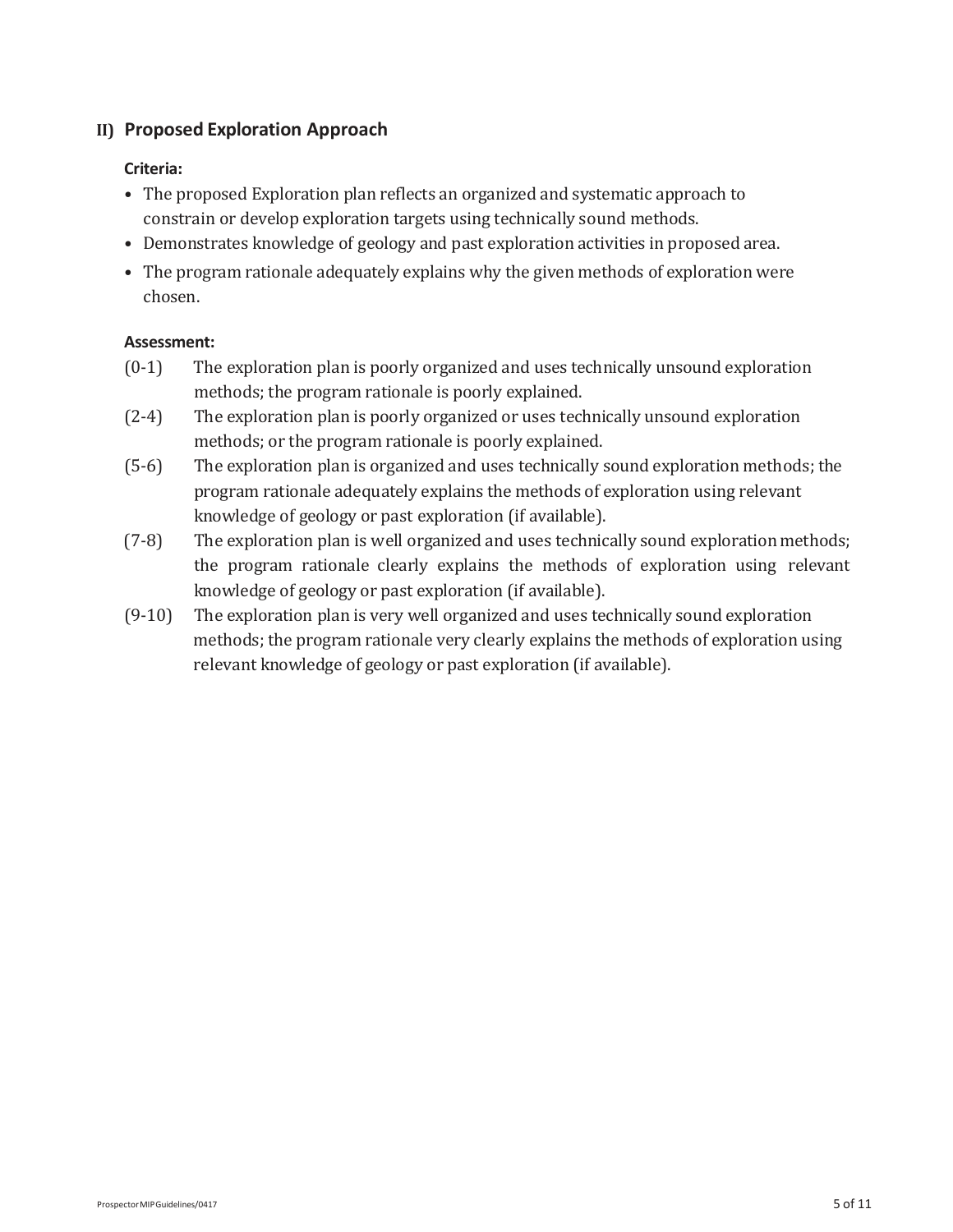### **III) Use of NWT Goods and Services**

### **Criteria:**

• NWT goods and services are used as much as possible to maximize benefits to NWT businesses and residents.

### **Assessment:**

- The percent of eligible NWT spending for a project will be calculated then converted to a score out of ten (rounded to the nearest integer).
- A record of eligible NWT spending will be provided by funding recipients in their final reporting to track this economic impact. If the proposed NWT spending goals for the project are not met, this will be reflected in the applicant's past performance score.
- Eligible expenses, including spending by subcontractors, must be clearly indicated as either NWT or non‐NWT expenses.
- To be considered as an NWT expense the provider of either goods or services must maintain a permanent physical presence in the NWT, such as an office, laboratory, or store.
- Specialized analyses, necessary for certain types of exploration, which are not available in the NWT will not be counted against the NWT spending for a project (*e.g.,* caustic fusion analysis for diamond exploration).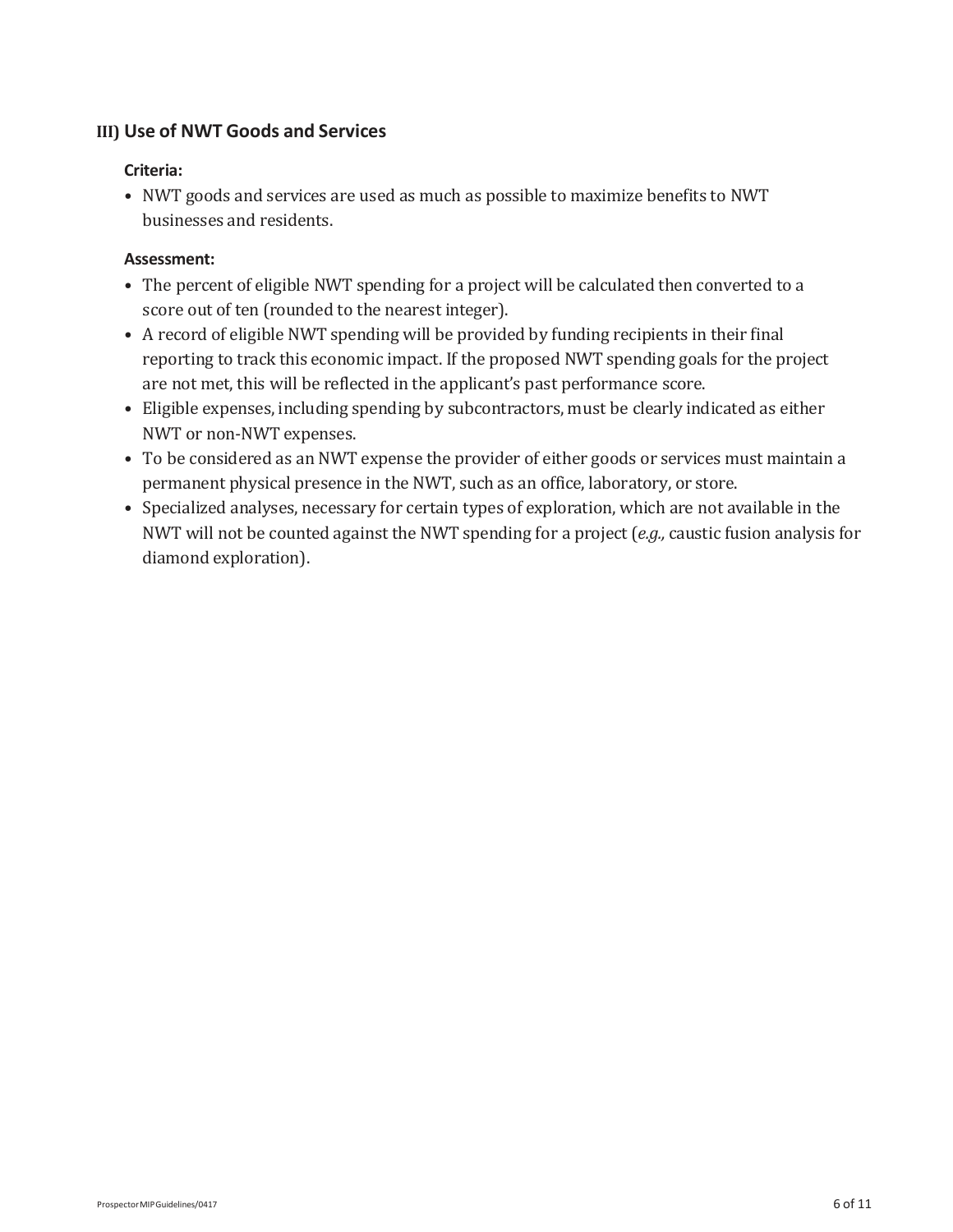### **MIP Scoring Summary Table:**

| Category                                   | <b>Criteria</b>                                                                                                                   | <b>Score</b> |
|--------------------------------------------|-----------------------------------------------------------------------------------------------------------------------------------|--------------|
| <b>Past Performance</b>                    | The program was substantially incomplete, under-budget or did not proceed.                                                        | $0 - 1$      |
|                                            | The program was not fully completed, or the project was under-budget, or the                                                      | $2 - 4$      |
|                                            | quality of the work/reporting were unacceptable, i.e., late reporting; or substantial                                             |              |
|                                            | unclear, missing, or inaccurate information/ data/receipts/or invoices.                                                           |              |
|                                            | The program was satisfactorily completed with standard reporting practices                                                        | $5-6$        |
|                                            | The program was satisfactorily completed with a very high quality of work and<br>reporting.                                       | $7 - 8$      |
|                                            |                                                                                                                                   | $9 - 10$     |
|                                            | The program produced results that directly enhanced the value of the<br>property/area with clear, accurate, and timely reporting. |              |
| <b>Past Performance Total</b><br>/10       |                                                                                                                                   |              |
| Proposed                                   | The exploration plan is poorly organized and uses technically unsound                                                             | $0 - 1$      |
| <b>Exploration</b>                         | exploration methods; it fails to incorporate relevant knowledge of geology and                                                    |              |
| Approach                                   | past exploration, if available; it uses poor quality, or lacks, supporting                                                        |              |
|                                            | evidence.                                                                                                                         |              |
|                                            | The exploration plan is poorly organized or uses technically unsound exploration                                                  | $2 - 4$      |
|                                            | methods; or it fails to incorporate relevant knowledge of geology and past                                                        |              |
|                                            | exploration, if available; or it uses poor quality supporting evidence.                                                           |              |
|                                            | The exploration plan is organized and uses technically sound exploration methods;                                                 | $5-6$        |
|                                            | it incorporates relevant knowledge of geology and past exploration, if available;                                                 |              |
|                                            | supporting evidence is of good quality.                                                                                           |              |
|                                            | The exploration plan is well organized and uses technically sound exploration                                                     | $7 - 8$      |
|                                            | methods; it incorporates relevant knowledge of geology and past exploration, if                                                   |              |
|                                            | available; supporting evidence is of very good quality.                                                                           |              |
|                                            | The exploration plan is very well organized and uses technically sound exploration                                                | $9 - 10$     |
|                                            | methods; it incorporates relevant knowledge of geology and past exploration, if                                                   |              |
|                                            | available; it has excellent supporting evidence.                                                                                  | /10          |
| <b>Proposed Exploration Approach Total</b> |                                                                                                                                   |              |
| <b>Use of NWT Goods</b>                    | The percent of eligible NWT spending, excluding wages and report preparation, for                                                 |              |
| and Services                               | a project will be calculated then converted to a score out of ten (rounded to the                                                 |              |
| nearest integer).<br>/10                   |                                                                                                                                   |              |
| <b>Use of NWT Goods and Services Total</b> |                                                                                                                                   |              |
| /30<br><b>Project Total Score</b>          |                                                                                                                                   |              |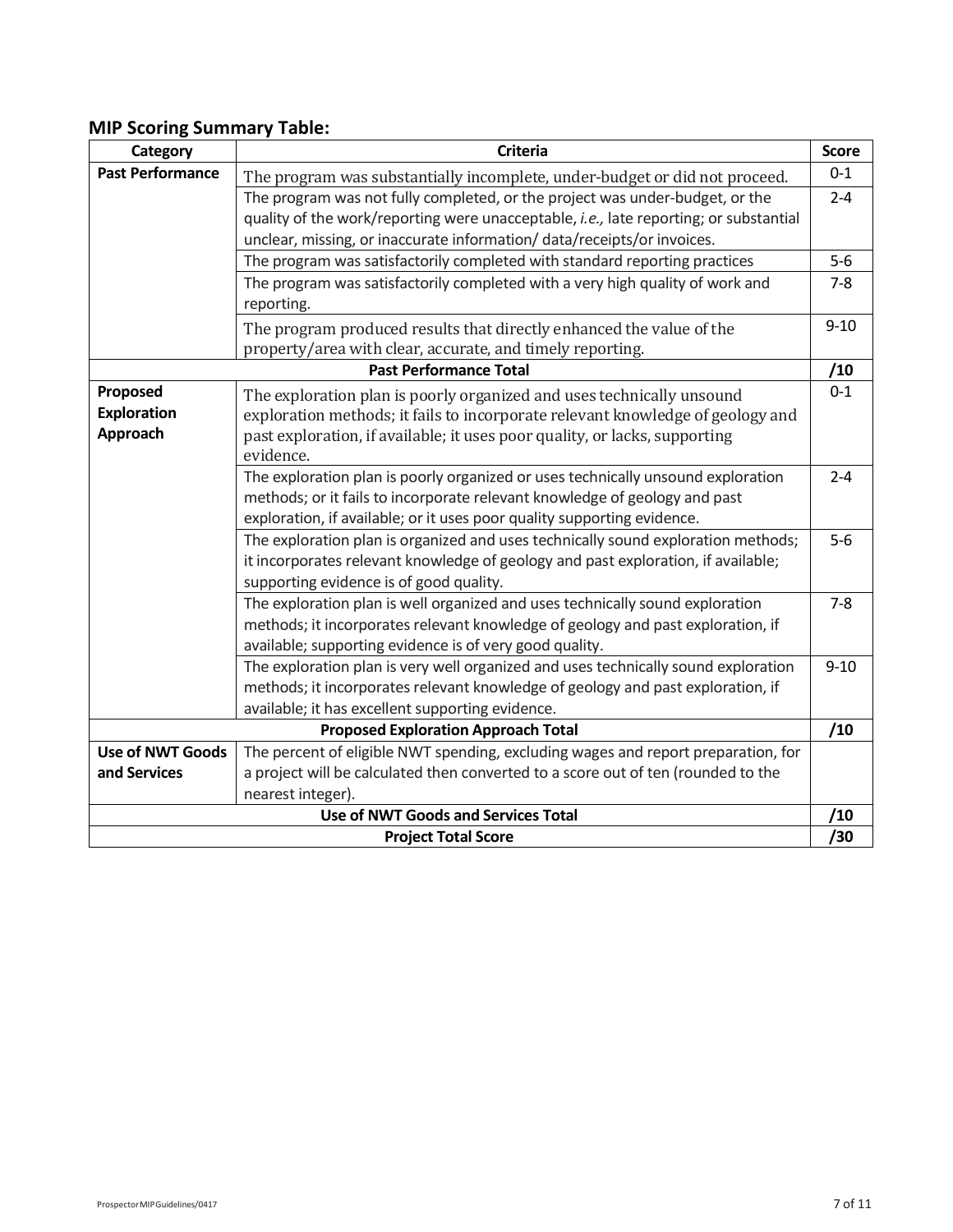# **Reporting Guidelines:**

MIP funded prospectors must submit a final report and a statement of eligible MIP expenses.

The final report will match the format and requirements of an assessment report, as per the NWT Mining Regulations; and must disclose all activities, data, and expenditures associated with MIP funding. The final reporting for the MIP also requires the submission of:

- Prospector MIP Work Summary Form that includes the dates and map location of pertinent exploration work.
- Prospector MIP Expense Forms A and B accompanied by the supporting receipts and invoices for claimed eligible MIP expenses.

As per the NWT Mining Regulations, prospectors who spend less than \$10, per hectare may submit a simplified assessment report. Those spending over \$10 per hectare must submit a regular assessment report signed by a professional geologist (P. Geo.).

> • For more information on assessment reports and mining regulations in the NWT, see: (Northwest Territories Lands Act Mining [Regulations,](https://www.justice.gov.nt.ca/en/files/legislation/northwest-territories-lands/northwest-territories-lands.r7.pdf) Schedule 2, Part 1).

All final reporting maps, whether for a simplified or regular report, should clearly outline, the location of all activities in the exploration program using an appropriate scale and UTM NAD 83 projection coordinates. The maps must include the locations of sampling grids, sample collection, trenches, drill holes, and geophysical grids.

Total annual spending will be reported on April 1 every year following MIP funding until the project is complete regardless of whether or not the program received MIP funding that year. Reporting of the total annual project spending may be submitted via email or letter to the NTGS and will be used to evaluate the impact of the MIP. This information will not be made public.

Any unspent MIP funding must be returned by the final reporting deadline.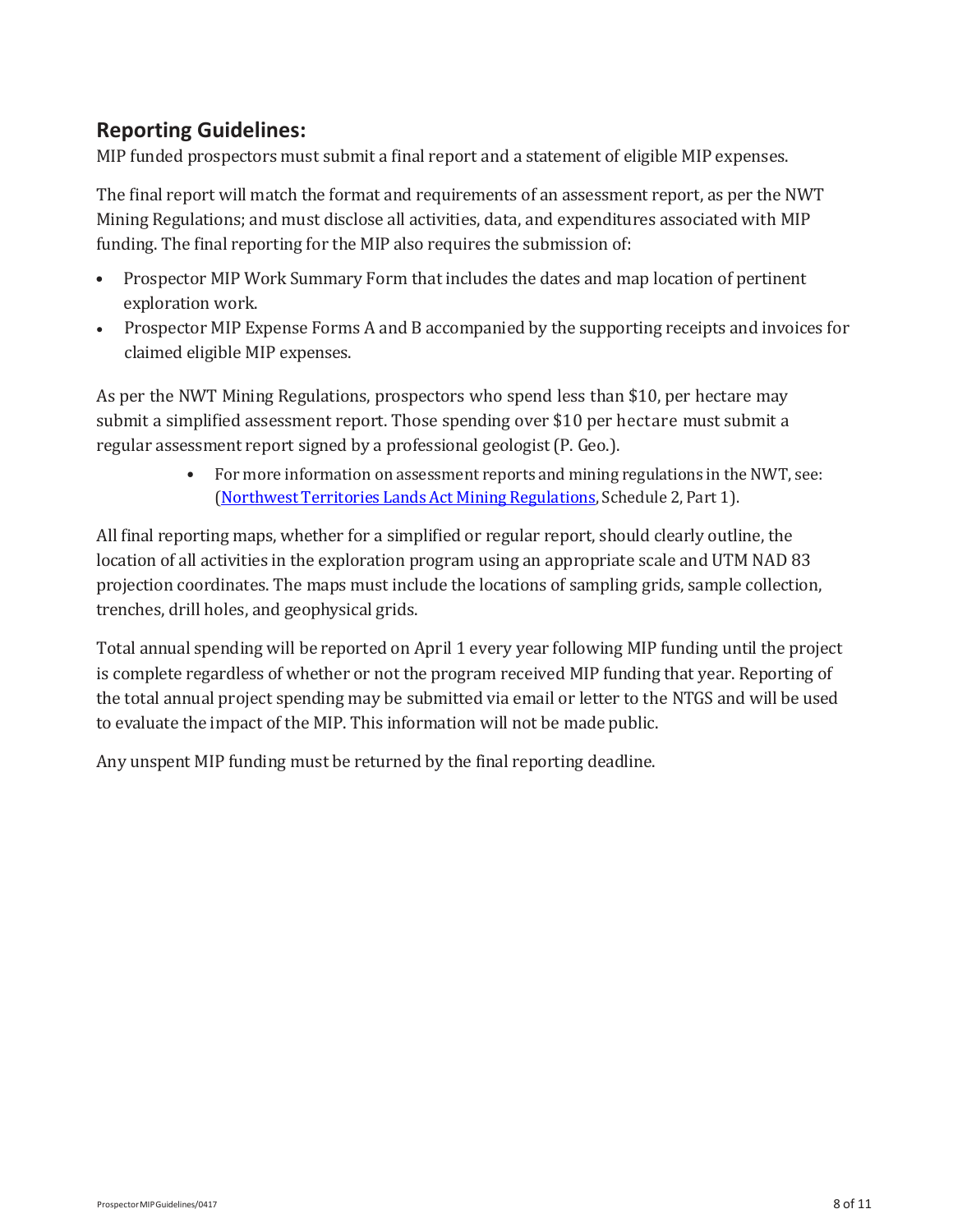# **Eligible Expenses:**

MIP funded prospectors may claim expenses related to wages, food/consumables, field gear, fuel, travel, analysis, equipment rental, and professional consultation.

- All claimed expenses must be supported with submitted receipts or invoices, with the exception of wages. Wages will be reimbursed at a daily rate per person.
- The MIP staff reserve the right to refuse expenses they deem extraneous or ineligible.
- Applicants that do not make efficient use of MIP funding will not be approved or will become ineligible for future funding.
- The same expenses may not be submitted to multiple GNWT funding programs (*e.g.,* MIP, SEED, Prospector Support Program). Partially funded MIP projects may submit revised budgets to the MIP coordinator and if approved may submit unfunded expenses to the Prospector Support Program.
- Eligible expenses must be incurred during the period April 1, 2022 to March 31, 2023.

### **Wages:**

Applicants may claim a maximum of \$100 per person per field day for themselves and one assistant. Wages must not exceed 25% of the total grant.

### **Food and Consumables:**

A maximum of \$100 per person per field‐day may be claimed for food and consumables, *e.g.,* bug spray, spray paint, toilet paper, etc.

### **Field Gear:**

Field gear will be reimbursed as per submitted receipts.

### **Fuel:**

Fuel will be reimbursed as per submitted receipts. Fuel may account for a maximum of 35% of the total grant.

### **Travel:**

Air travel expenses incurred within the NWT (to and within the field area) may be claimed as eligible expenses.

### **Analysis:**

Laboratory sample analysis costs will be reimbursed as per submitted receipts. Sample shipping may be claimed.

### **Equipment Rental:**

Equipment rental will be reimbursed as per submitted receipts. Self‐owned equipment may be charged at 75% of the commercial rate.

### **Professional Consultation:**

Consultation with a professional geologist or professional engineer will be reimbursed as per receipts.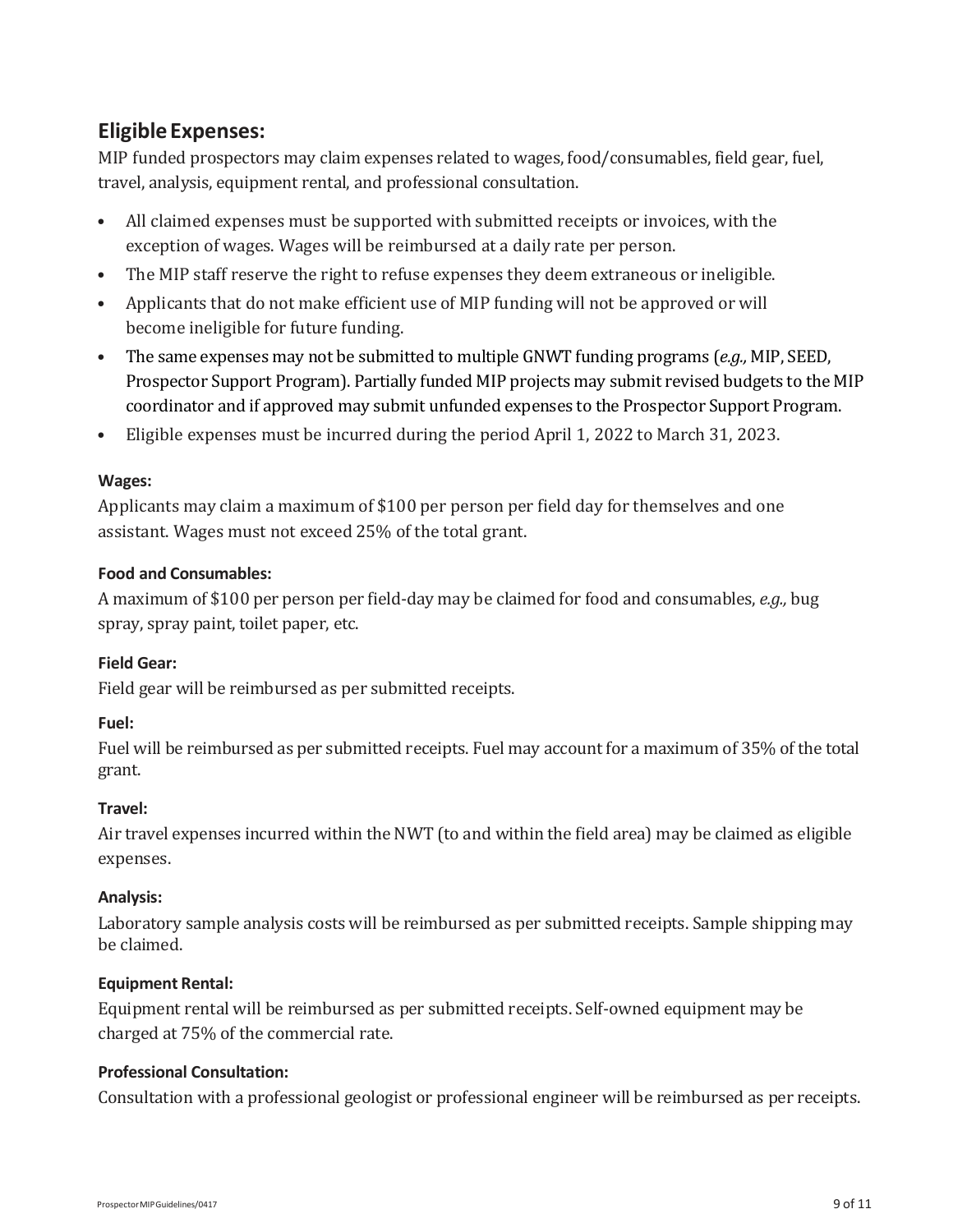### **Self-Isolation:**

Any NWT expenses incurred to comply with mandatory self-isolation periods will be considered eligible expenses for MIP funding.

#### **Logistics and Expediting:**

Any NWT expenses related to expediting or program logistics will be considered eligible expenses for MIP funding.

#### **Ineligible Expenses:**

- Capital expenses
- Staking costs
- Recording, renewing, grouping, transferring, or otherwise acquiring or maintaining an interest in a mineral property
- Management, legal, or accounting fees
- Travel to the NWT
- Activities directly resulting in net income from mineral production
- Expenses related to reclamation
- Expenses related to community consultation
- Personal expenses